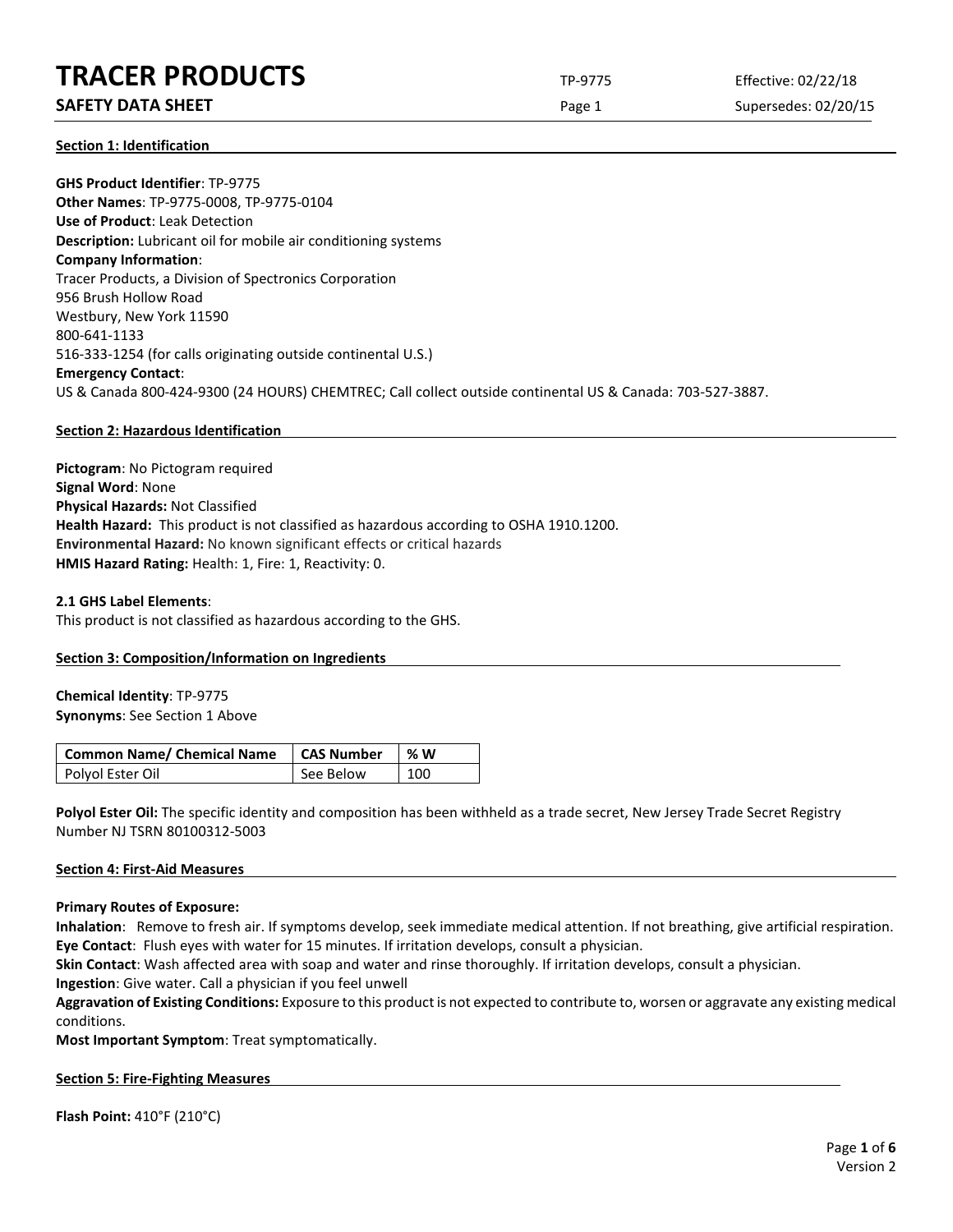## **TRACER PRODUCTS** TP-9775 Effective: 02/22/18

| <b>INALEN PRUDULIS</b>   | TP-9775       | Effective: 02/22/18  |
|--------------------------|---------------|----------------------|
| <b>SAFETY DATA SHEET</b> | Page $\angle$ | Supersedes: 02/20/15 |

**Test Method:** Cleveland Open Cup

**Explosive Limit:** LEL (%): No data available; UEL (%): No data available

**Autoignition Temperature:** No data available

**Unusual Fire and Hazardous Combustion and Decomposition Products:** Smoke, soot, and toxic/irritating fumes (i.e., carbon dioxide, carbon monoxide, etc.). Oxides of nitrogen and carbon.

**Fire and Explosion Hazards:** May liberate irritating or toxic vapors during combustion or decomposition.

**Extinguishing Media:** Based on the NFPA guide, use dry chemical, carbon dioxide, water mist, water jet sprays, halogen, or alcohol foam suitable for Class B fires. Use water to cool containers exposed to fire. For large fires, use water spray, fog or alcohol foam, thoroughly drenching the burning material.

**Unsuitable Extinguishing Media:** High volume water with full jet. Oxidizers and reducers.

**Fire-Fighting Procedures/Equipment:** Fire fighters and others who may be exposed to the products of combustion should be equipped with NIOSH-approved, positive-pressure, self-contained breathing apparatus (SCBA) and full protective clothing. Water can be used to cool and protect containers and surroundings.

## **Section 6: Accidental Release Measures**

## **Non-Emergency Personnel**:

General Advice: Avoid inhalation and contact with skin, eyes, or clothing. Wash hands and face before eating, drinking, or using tobacco products.

Personal Protective Equipment Needed: Wear impervious gloves, shoes, and protective clothing

## **Emergency Personnel**:

Suitable Protective Gear: Wear impervious gloves, shoes and protective clothing.

Unsuitable Protective Gear: Not Applicable

**Environmental Precautions**: Prevent any contamination of local soils and water supply. Prevent ground water infiltration or any ground penetration. Avoid the spreading or entering into watercourses by using sand, soil, or other types of barriers. If contamination into water course or sewage system, alert appropriate authorities.

## **Containment/Clean-up Methods**:

Containment & Recovery of Product: Contain with absorbent material, such as clay, soil, universal binding medium, or any commercially available absorbent. Shovel reclaimed dye and absorbent into a recovery or salvage drums for disposal. For larger spills, transfer to a salvage tank for recovery or safe disposal. Any residues should be treated like a small spill. This is not a RCRA hazardous waste per Title 40 CFR 261. Stop material from contaminating soil, or from entering sewers or bodies of water. For larger spills, transfer to a salvage tank for safe recovery/disposal. Residues are treated as small spills.

Disposal**:** Either incinerate or land fill in accordance with applicable local, state and federal regulations.

## **Section 7: Handling and Storage**

**Handling Precautions:** Use product only in well ventilated areas. Avoid breathing in mists or vapors from a heated product. Avoid formation of mists. Avoid heating product near flash point. Avoid prolonged or repeated contact with skin. Handle in ambient temperature.

**Storage Conditions:** Store in a cool, dry, well-ventilated area away from heat, ignition sources, and direct sunlight. Always keep containers tightly closed. Store away from oxidizing and reducing agents.

**Personal Hygiene:** Wash hands before breaks and at the end of the work day. Do not carry cleaning clothes used to absorb product in clothing. General hygiene measures for chemicals apply.

**Empty Container Precautions:** Do not reuse empty container for any purpose.

**Special Warnings:** Hot organic chemical vapors or mists can suddenly and without warning combust when mixed with air.

## **Section 8: Exposure Controls/Personal Protection**

**Occupational Exposure Limits**: No exposure limits have been established for this product. **Biological Exposure Limits**: No data available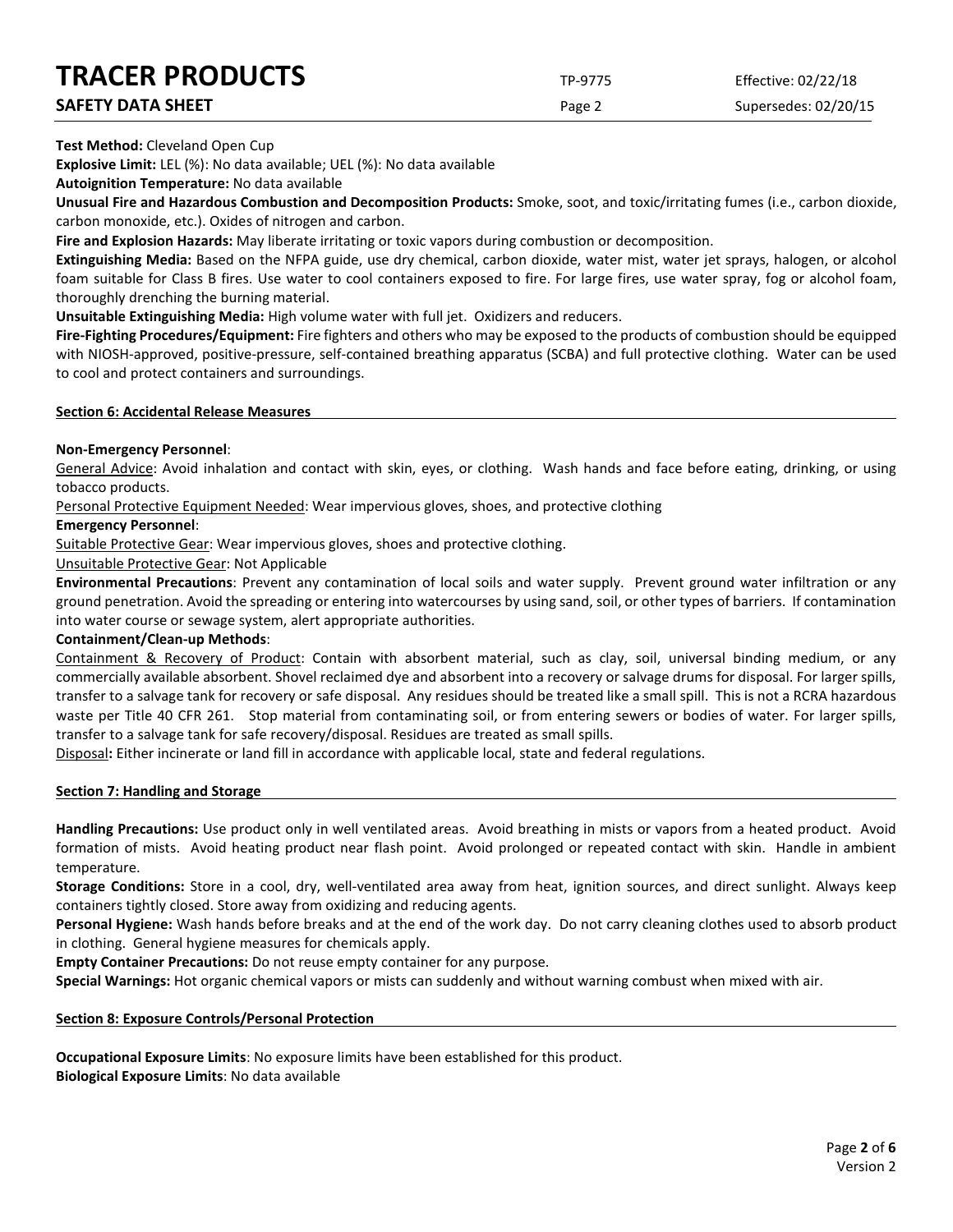| <b>TRACER PRODUCTS</b>   | TP-9775 | Effective: 02/22/18  |
|--------------------------|---------|----------------------|
| <b>SAFETY DATA SHEET</b> | Page 3  | Supersedes: 02/20/15 |

**Engineering Controls/Ventilation**: Maintain airborne concentrations below the established exposure limits by providing adequate ventilation. General (dilution) ventilation should be acceptable. Additional local exhaust ventilation is recommended where dusts, mists or vapors may be released.

**Airborne Oil Mist Exposure Limits:** Lubricant Oil

ACGIH TLV: 5 mg/m<sup>3</sup>, 8 hr. ACGIH STEL:  $10 \text{ mg/m}^3$ OSHA PEL:  $5mg/m<sup>3</sup>$ , 8 hr.

#### **Personal Protective Equipment**:

Respiratory Protection: Avoid breathing vapor and/or mist. If occupational exposure limits are exceeded wear NIOSH/OSHA approved equipment. Use a respiratory protection fitted with a combination filter A-P3 for short term use. High airborne concentrations may necessitate the use of self-contained breathing apparatus (SCBA) or a supplied air respirator. Respiratory protection programs must be in compliance with 29 CFR 1910.134.

Skin Protection: Wear protective clothing and appropriate impervious gloves.

Eye Protection: Wear safety goggles with peripheral coverage approved to EU Standard EN 166, AS/NZS 1337. An eye wash facility should be readily available.

Hand Protection: When in contact with material, be sure to use proper gloves approved to standards (Europe: EN 374, U.S.: F739, & AS/NZS: 2161). Gloves made from neoprene, nitrile or butyl rubber may provide suitable chemical protection.

Hygiene Measures: Wash thoroughly after handling, especially before eating, drinking, smoking, or using restroom facilities.

#### **Section 9: Physical and Chemical Properties**

**Physical State**: Liquid **Appearance**: Pale yellow **Odor**: Mild Ester **Odor Threshold**: No data available **pH**: no data available **Melting Point**: No data available **Freezing Point**: No data available **Initial Boiling Point**: No data available **Boiling Range**: No data available **Flash Point (COC)**: 410°F (210°C) **Evaporative Rate**: No data available **Solid Flammability**: No data available **Gas Flammability**: No data available **Upper Explosive Limit**: No data available **Lower Explosive Limit**: No data available **Vapor Pressure 68**° **F (20**° **C)** : <0.01 mmHg @ 20° C **Vapor Density (Air=1)**: No data available **Relative Density**: 0.947g/ml **Solubility in Water**: Insoluble **Partition Coefficient: n-octanol/water**: No data available **Auto-ignition Temperature**: No data available **Decomposition Temperature**: No data available **Viscosity at 40°C**: 68 mm<sup>2</sup>/s **Viscosity at 100°C**: no data available **Percent Volatile by Volume (%)**: 0 **Evaporation Rate (Butyl Acetate=1)**: < 0.01 **Volatile Organic Content (VOC) Component**: None

**Note:** The physical data presented above are typical values and should not be construed as a specification.

#### **Section 10: Stability and Reactivity**

**Reactivity**: This product is non-reactive under ambient conditions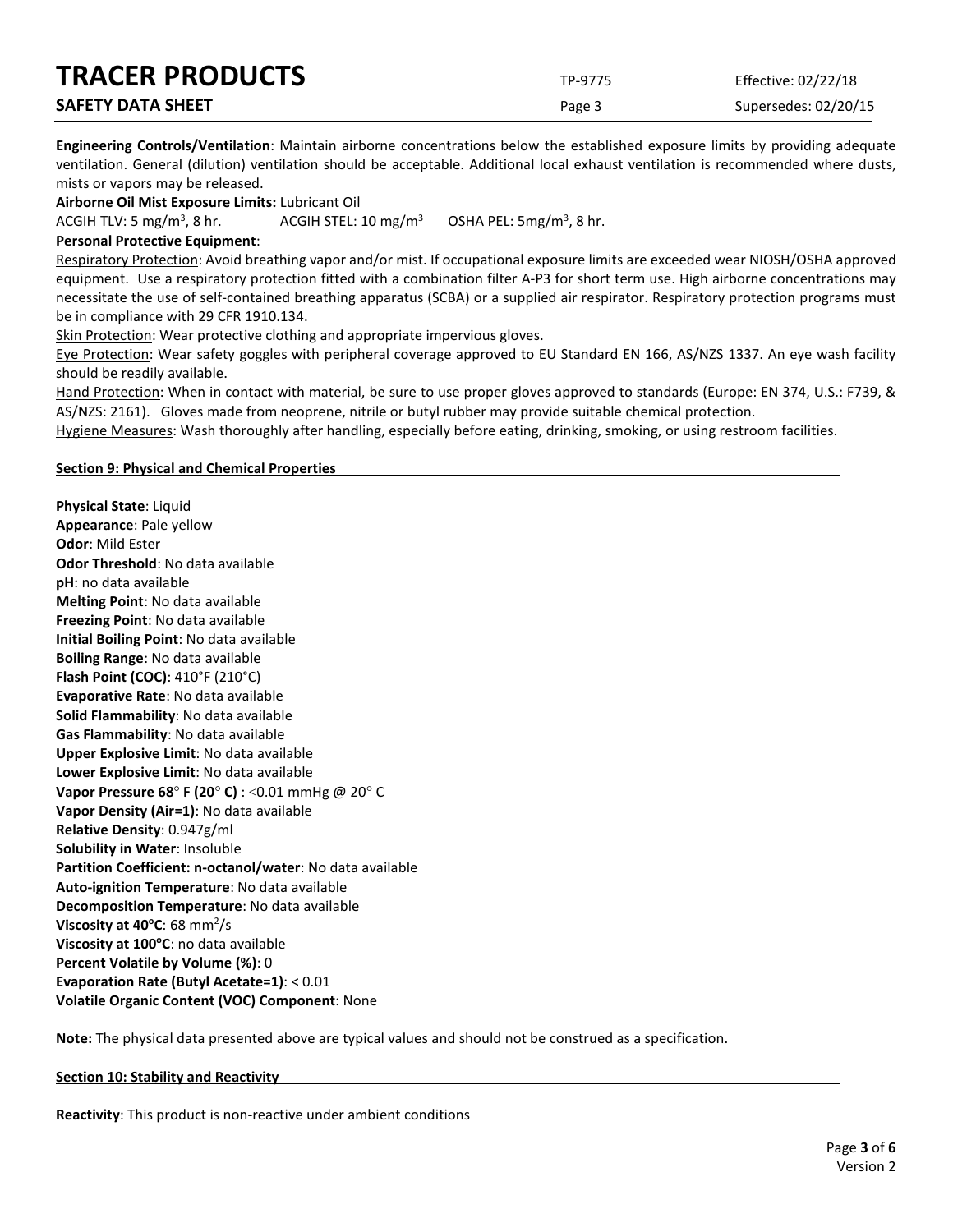| <b>TRACER PRODUCTS</b>   | TP-9775 | Effective: 02/22/18  |
|--------------------------|---------|----------------------|
| <b>SAFETY DATA SHEET</b> | Page 4  | Supersedes: 02/20/15 |

Stability: Stable under normal conditions of use. Can decompose slowly with localized heating over 300°C **Conditions to Avoid**: High temperatures & a source of ignition. Toxic fumes may be released if product is heated above decomposition point.

**Incompatible Materials**: Strong Acids, Strong oxidizing agents, and Reducing agents

Hazardous Decomposition Products: In the event of combustion, CO and CO<sub>2</sub> will be formed.

**Hazardous Polymerization**: Will not occur

## **Section 11: Toxicological Information**

|                             |        | <b>Polyol Ester Oil</b> |
|-----------------------------|--------|-------------------------|
| Oral LD <sub>50</sub>       | Rat    | >2000 mg/kg             |
| Dermal LD <sub>50</sub>     | Rabbit | >2000 mg/kg             |
| Inhalation LC <sub>50</sub> | Rat    | $>5.1$ mg/l             |
| Eye Irritation              | Rabbit | Not Irritating          |
| Skin Irritation             | Rabbit | Not Irritating          |

## **Carcinogenicity**:

| Carcinogenicity        | ACGIH | IARC | NTP. | <b>OSHA</b> |
|------------------------|-------|------|------|-------------|
| Polyol Ester Oil       | Nο    | N٥   | N٥   | N٥          |
| <b>Fluorescent Dye</b> | No    | N٥   | N٥   | N٥          |

Summary Comments: According to ACGIH, IARC, NTP, and OSHA, the Polyalkylene glycol nor the fluorescent dye are not considered to be a hazardous carcinogen to humans.

**Reproductive Toxicity**: No data available

**STOT-single exposure**: No data available

## **STOT-repeated exposure**:

|                    |     | Polyol Ester      |
|--------------------|-----|-------------------|
| Oral mg/kg         | Rat | 1613              |
| Dermal mg/kg       | Rat | No data available |
| Inhalation mg/l/4h | Rat | No data available |

#### **Aspiration Hazard:** No

**Likely Routes of Exposure**: Eyes, skin and respiratory tract **Symptoms**:

Eye Contact: May cause mild irritation Skin Contact: May cause mild irritation Inhalation: May cause mild respiratory irritation Ingestion: May cause gastrointestinal irritation

## **Section 12: Ecological Information**

## **Toxicity**:

|                                        | Polyol Ester Oil |
|----------------------------------------|------------------|
| Fish $LL_{50}$ 96hr mg/l               | $>100$ mg/l      |
| Crustacean LL <sub>50</sub> 96hr. mg/l | $>10000$ mg/L    |
| Algae <b>NOEL</b> 72hr. mg/l           | $>100$ mg/l      |

**Persistence & Degradability**: Readily biodegradable **Bioaccumulation Potential**: Does not readily bioaccumulate **Mobility in Soil**: No data available **Behavior in Sewage Plants:** No data available **PBT vPvB:** This substance is not a PBT vPvB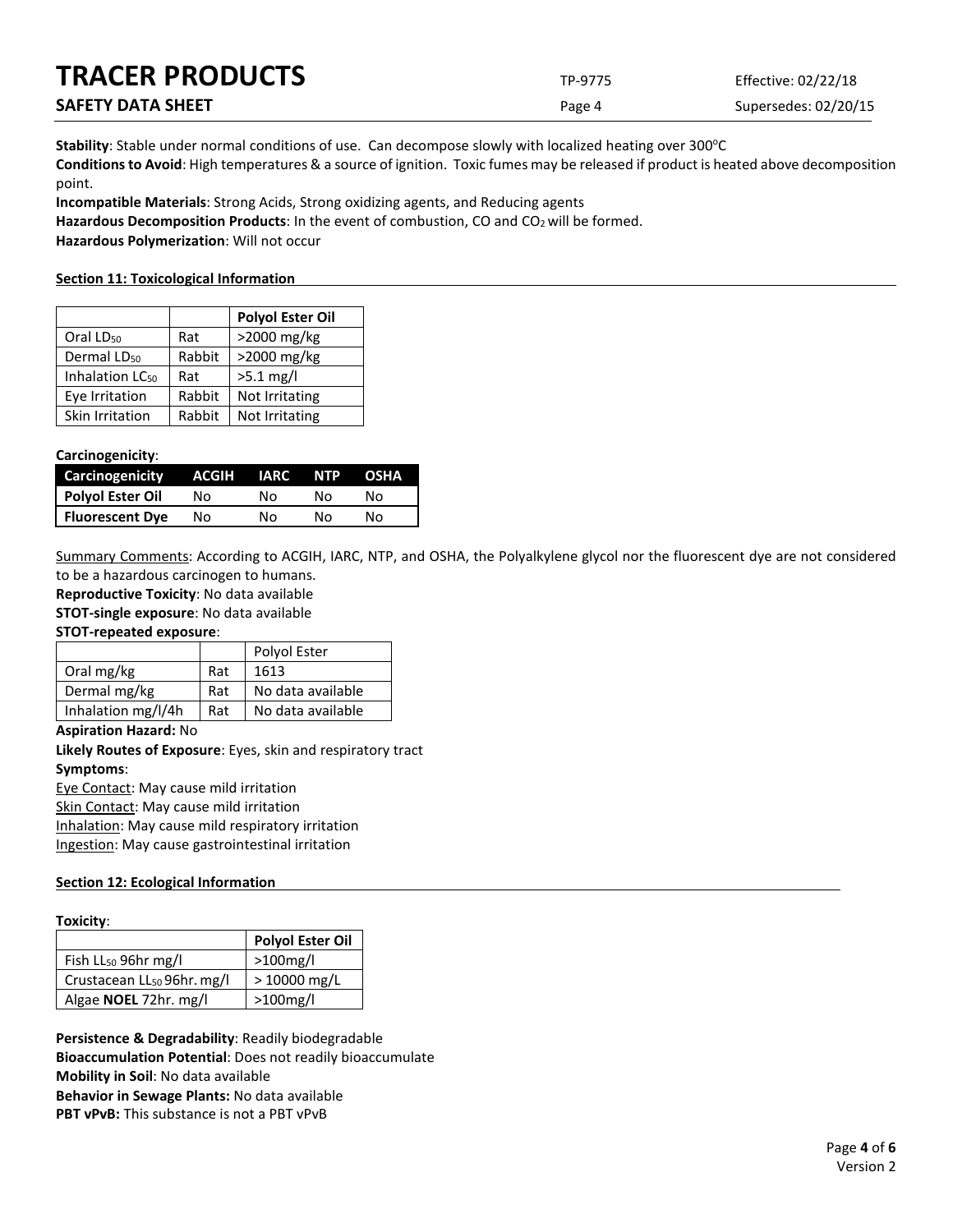| <b>TRACER PRODUCTS</b> | TP-9775 | Effective: 02/22/18 |
|------------------------|---------|---------------------|
|                        |         |                     |

| <b>SAFETY DATA SHEET</b> |  |
|--------------------------|--|
|--------------------------|--|

Page 5 Supersedes: 02/20/15

#### **Section 13: Disposal Considerations**

**General Statements:** Federal regulations may apply to empty container. State and/or local regulations may be different. **Disposal:** Recover or recycle if possible, otherwise, dispose of in accordance with all local, state, and federal regulations. Sewage disposal is discouraged

**Special Instructions:** Be sure to contact the appropriate government environmental agencies if further guidance is required. Do not remove labels from container until container is cleaned properly. Containers can be reused or disposed of by landfill or incineration if appropriate to local law. Water with cleaning agents is required

**Hazardous Waste Number:** Not a RCRA hazardous waste

#### **Section 14: Transport Information**

**General Comments**: This product is not classed as hazardous or regulated for transport under 49 CFR, IATA/ICAO, or IMDG **49 CFR: DOT Shipping Name:** Not Regulated **DOT Label:** Not Applicable **DOT Identification No.:** Not Applicable; Nonregulated shipments by air under 49 CFR, IATA/ICAO AND IMO **Transport by Road/Rail (ADR/RID): UN Proper Shipping Name:** Not Applicable **Transport Hazard Class:** Not Applicable **Packing Group:** Not Applicable **Classification Code:** Not Applicable **LQ (ADR 2013):** Not Applicable **LQ (ADR 2009):** Not Applicable **Environmental Hazard:** Not Applicable **Tunnel Restriction Code:** Not Applicable **Transport by Sea (IMDG): UN Proper Shipping Name:** Not Applicable **Transport Hazard Class:** Not Applicable **Packing Group:** Not Applicable **Marine Pollutant:** Not Applicable **Environmental Hazard:** Not Applicable **Transport by Air (IATA): UN Shipping Name**: Not Applicable **Transport Hazard Class**: Not Applicable **Packing Group Number**: Not Applicable **Environmental Hazards**: Not Applicable **Special Precautions for User:** Unless otherwise specified, general measures for safe transport must be followed **Transport in Bulk:** Non-dangerous material according to transport regulations

## **Section 15: Regulatory Information**

#### **Inventory Status:**

Polyol Ester Oil: is listed or excluded from listing on TSCA, DSL, AICS, IECSC, & ENCS inventories **SARA Title III Information**: This product contains no chemicals subject to the reporting requirements of Section 313 of the emergency planning and community right to know act. **SARA - Section 302-Extremely Hazardous Substances:** No regulated ingredients. **SARA - Section 302-Reportable Quantity:** None. **SARA - Section 311/312-Hazard Categories:** Fire Hazard: No Sudden Release of Pressure Hazard: No